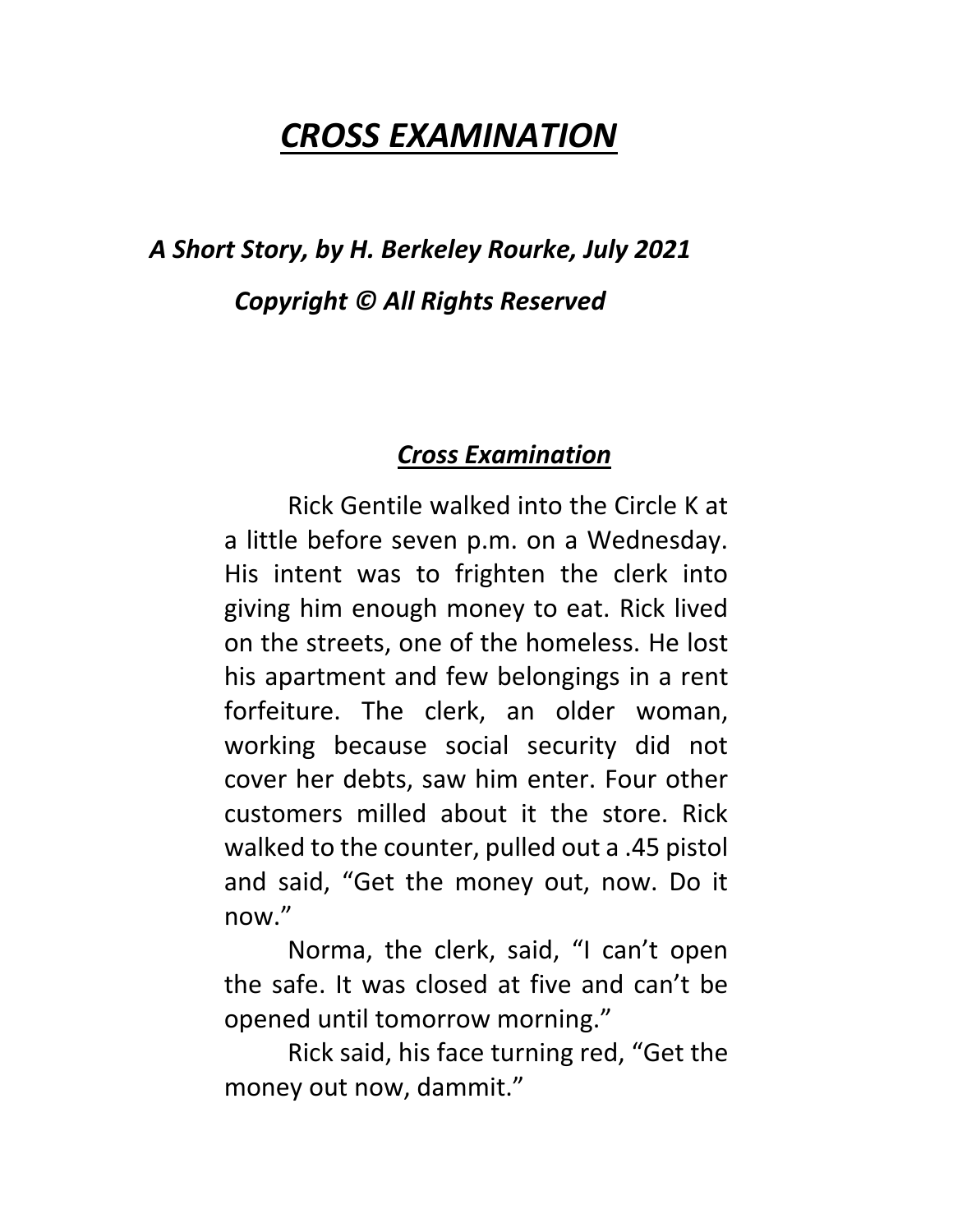Norma opened the cash register and began to scoop out the bills. She glanced under the counter where she had a small pistol hidden. Rick saw her, tried to look over the counter and could not, started waving the gun, shouting, "Get the money out now."

 The gun fired. He did not intend for that to happen. A red spot appeared on the blouse Norma wore. She slumped against the back counter and slid toward the floor. She clutched the money. Rick lost it, thought *she will identify me*, reached over the counter, and pointed the gun at her. She put her hand up to stop him firing. He fired the gun again. The bullet passed through her hand and her open mouth, hitting her brain stem and ending her life in an instant. Rick grabbed a few bills and ran. The cameras in the store showed Rick, facial recognition software in the Police Department computers identified him, and he was arrested the day after the robbery/murder. The grinding legal machine took over Rick's life.

 In Arizona, a defendant convicted of first-degree murder is sentenced by the jury to one of several possibilities, including death. A defendant convicted of seconddegree murder is sentenced by the judge. A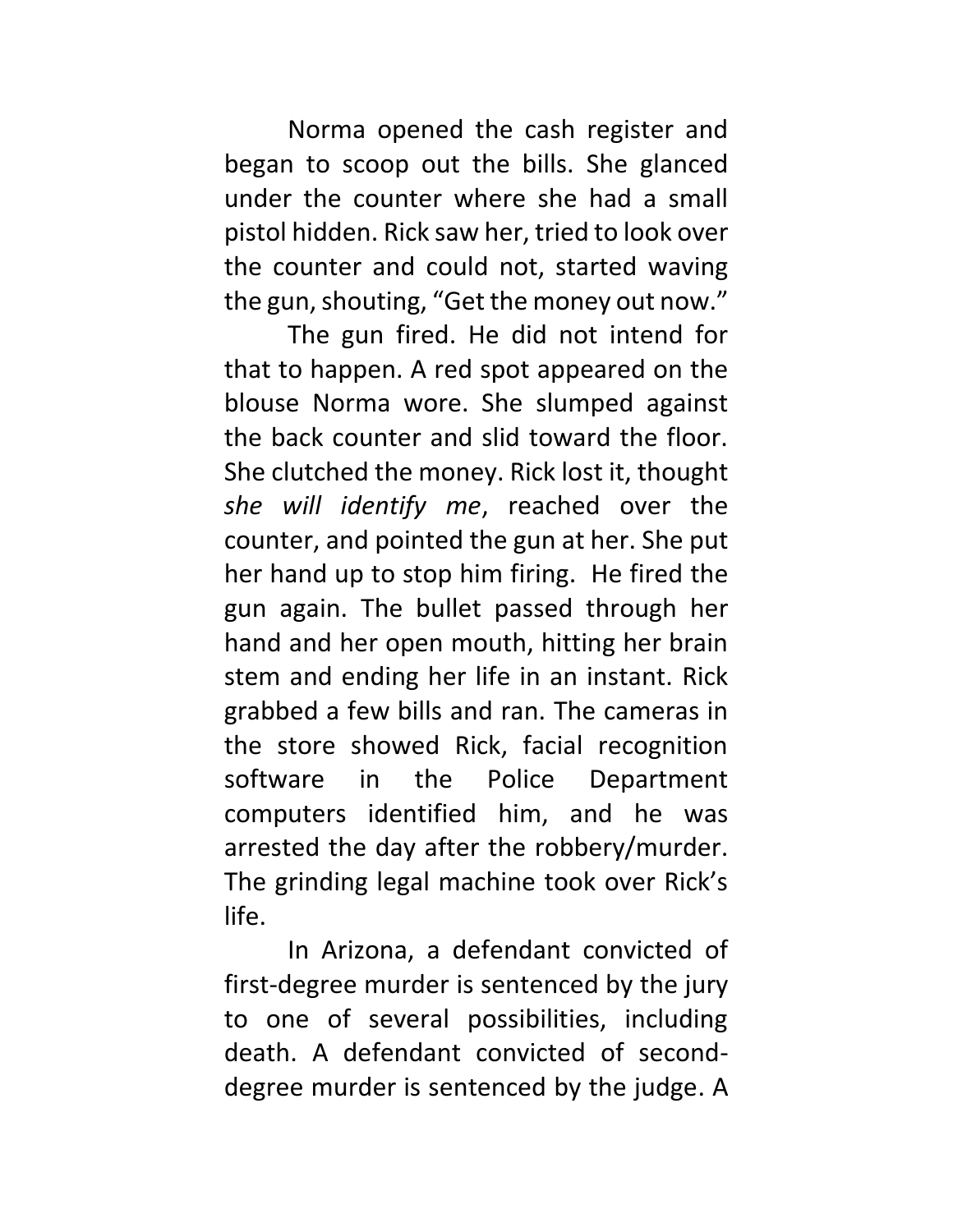sentence for second-degree murder can range from an aggravated sentence of 22 years in prison, to a mitigated sentence of 11 years in prison. The case of Rick Gentile sat in a sentencing hearing. Defense Counsel completed his direct examination of a psychologist, James Hart.

 In response to the judge's invitation for him to begin cross-examination the prosecutor stood, looked at the witness for a moment, then said to the judge, "Your honor, the lunch hour is almost upon us. Would it be agreeable to adjourn until this afternoon?"

 The defense lawyer raised no objection to the prosecutor's request. The judge asked, "Defense, any objection."

"No, your honor."

 The prosecutor would spend a lot of time with this witness. The court understood. Judge Jenkins responded, "Since there is no objection, we stand adjourned until 1:30 this afternoon." The judge rose, the bailiff announced, "All rise," and the courtroom emptied. The defendant, still in custody, went with the deputies to have lunch at the jail. They prepped him by attaching his handcuffs to a belt around his waist, then putting ankle restraints on him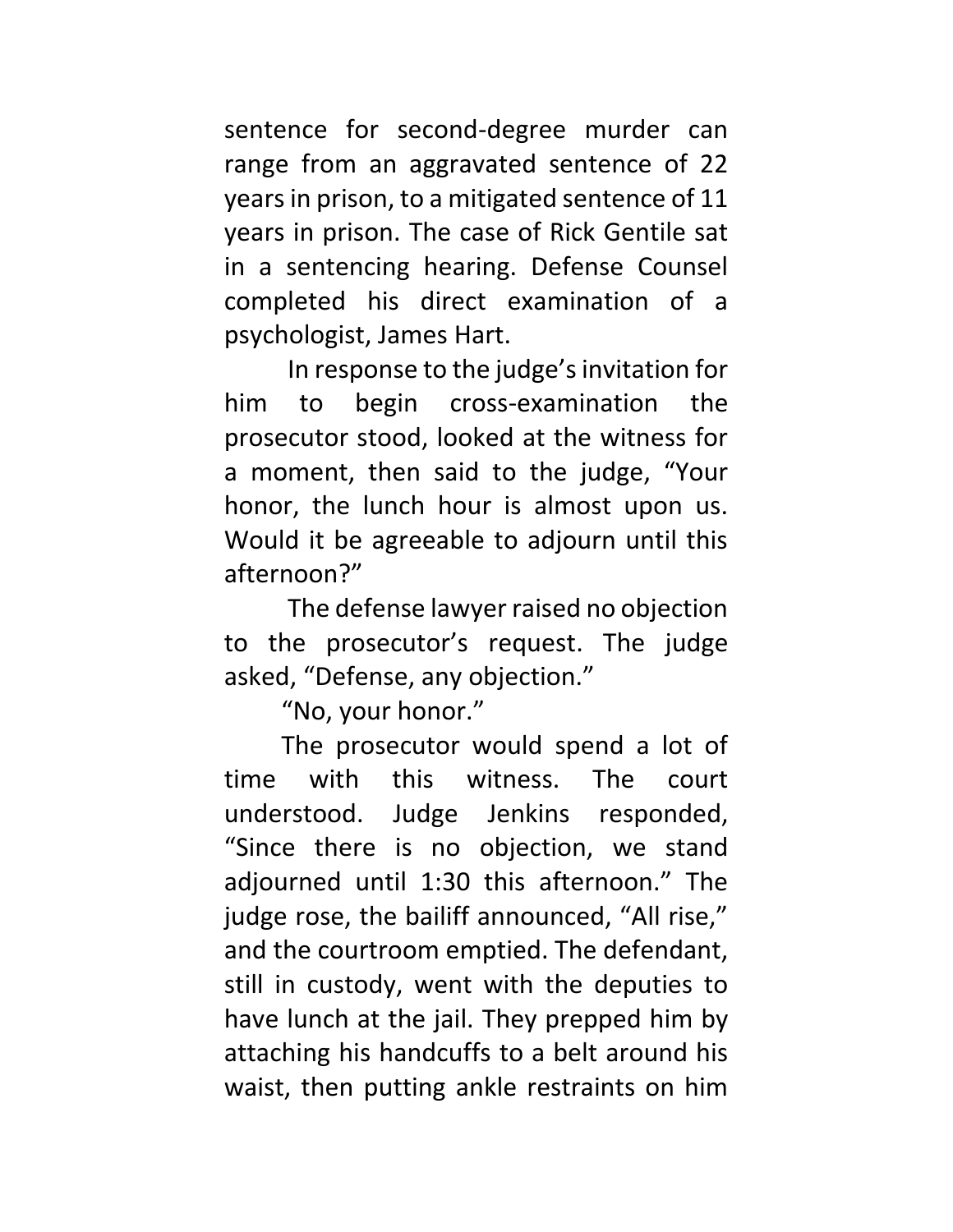which also tied to the belt on his waist. They seemed to enjoy "perp walking" him in that restraint system.

 The prosecutor took his protégé to lunch. No discussion of the case seemed necessary to the protégé, Susan Collins. She asked one question. "Why not start this morning before lunch?"

 The prosecutor, Bill Jones, answered, "Two things. I want the witness to stew a little about what I may ask him. I have seen this guy testify before. He is glib, sure of himself, haughty toward the prosecution, but vulnerable because he is also cocky. The second thing is simple, I was hungry." Susan laughed. They ordered lunch.

"Do you have a plan?"

 "Yes. It's what I term the small things package."

"What does that mean?"

 "You'll see this afternoon. Suffice it to say there are always a lot of small things that add up to a murder, and in this case, it was the same. Sometimes those small things tell us a lot more than the defendant would like."

 "But we have already found him guilty. Why belabor the cross of this psychologist?"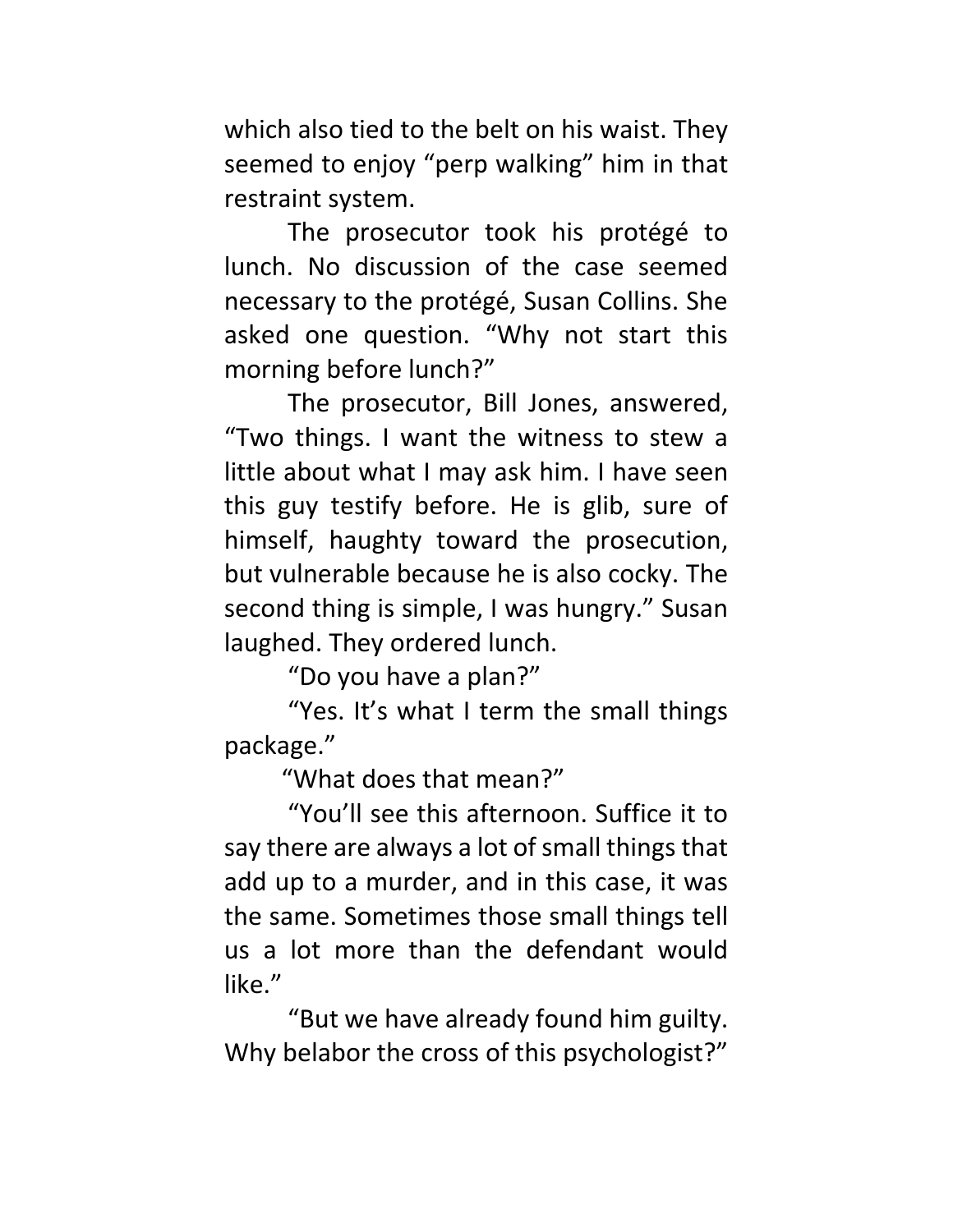"He tried to justify a minimum sentence, Susan. There is a lot of difference between the defendant serving eleven years or twenty-two years. My intention is to maximize the sentence as much as possible. I would bet the judge will not give the full twenty-two years. He never gives the maximum sentence available. If I do nothing, he might give the guy eleven years. Do you remember seeing the autopsy pictures?"

"Yes. They were gruesome."

 "Do you think that crime should receive a stringent or an easy sentence?"

 "I want the guy to go to prison for the rest of his life."

 "All right then. Sit back when we return to the courtroom, and watch, and learn. It cannot hurt for your future in trying cases." Susan's tenure with the County Attorney's Office began after her graduation from the University of Arizona College of Law about two months earlier. She felt privileged to work with an experienced prosecutor on a murder case. Many new lawyers, like Susan, toiled in Justice Courts, or worked on juvenile cases for long years before being allowed into the felony setting.

 The Chief Deputy Criminal Attorney for the office asked Jones to allow her this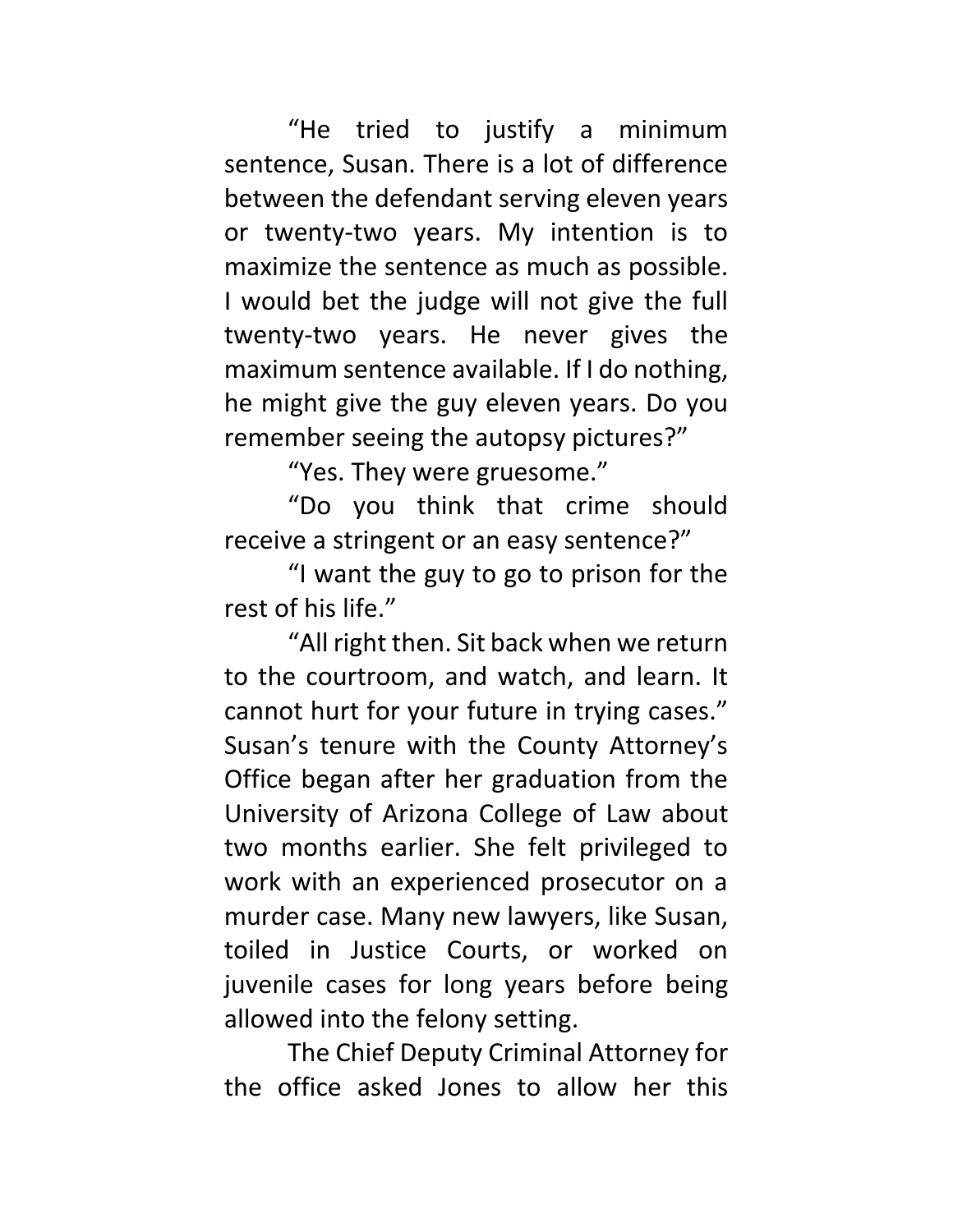opportunity. Her family and the County Attorney had a deep and abiding friendship. Susan rode a fast train toward stardom in the office. She did not try the case, but she handled many parts of it, gathering and creating evidence boards with pictures, and much more, all under the guidance and with the help of the prosecutor.

 Jones said to her, after they ordered lunch, "While we are waiting for our lunch to get here why don't we do a quick review of the evidence." Susan launched into the body of proof prepared for a trial which never occurred. She detailed everything in her methodical way, including the plea of the defendant to second-degree murder. They discussed using exhibits to buttress the argument for a sentence of 22 years in prison. The court admitted all their exhibits even though no trial occurred. Jones wanted them available for the sentencing hearing.

 The defendant pled guilty to a charge of murder in the second degree. He shot a Circle K clerk, by accident he said, then being scared the woman could accuse him, he shot the clerk again to make sure. He told the judge, when he made his confession in court, called allocution, that the two shots came one right after the other. Witnesses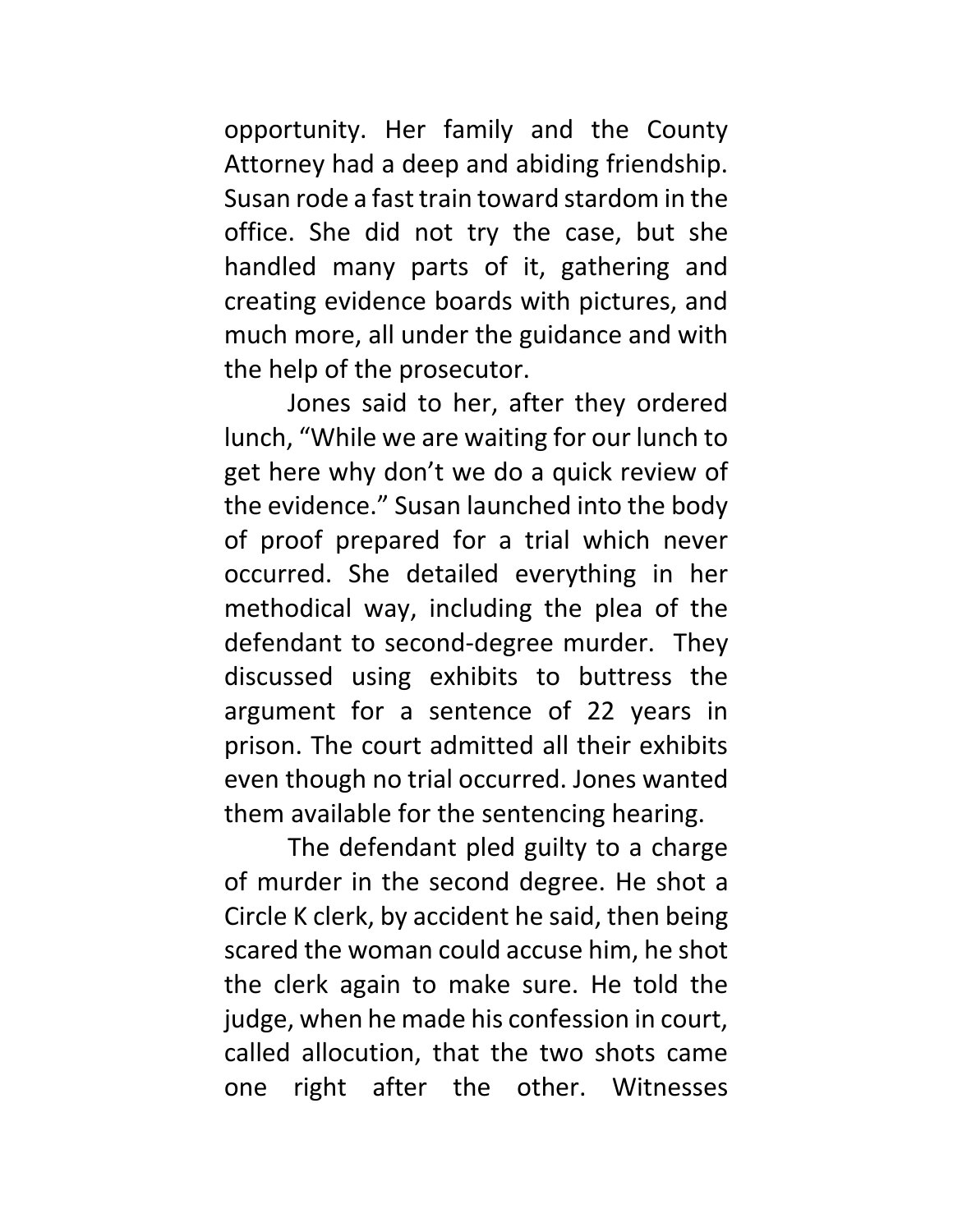described the shooting to the police investigating as spaced out. One witness said, "There was a shot, then what seemed like a long time later, another shot."

 The Chief, Bill Jones' boss, suggested the charge be offered, saying, "Offer them second. We will see what they respond and go from there. It will avoid a trial. The County Attorney does not think this is a first-degree case." Jones felt the subtext of the order from the Chief had political overtones. He did not argue. Jones' experiences told him a jury might well convict for second=degree in this shooting.

 He intended, if a trial occurred, to show the pictures of the body, a first wound to the middle of the body, and the second wound through the hand raised up to stop it, then into the mouth and brain. The wound in the center mass would have dealt death to the clerk. The second shot, in Jones' mind, came with intent. It allowed him to argue first degree.

 Regardless of the evidence, and in concert with the orders he received from the Chief, Jones offered the second-degree charge. The defense wanted manslaughter. They argued with him, refused the seconddegree charge. Jones said no. Two days later,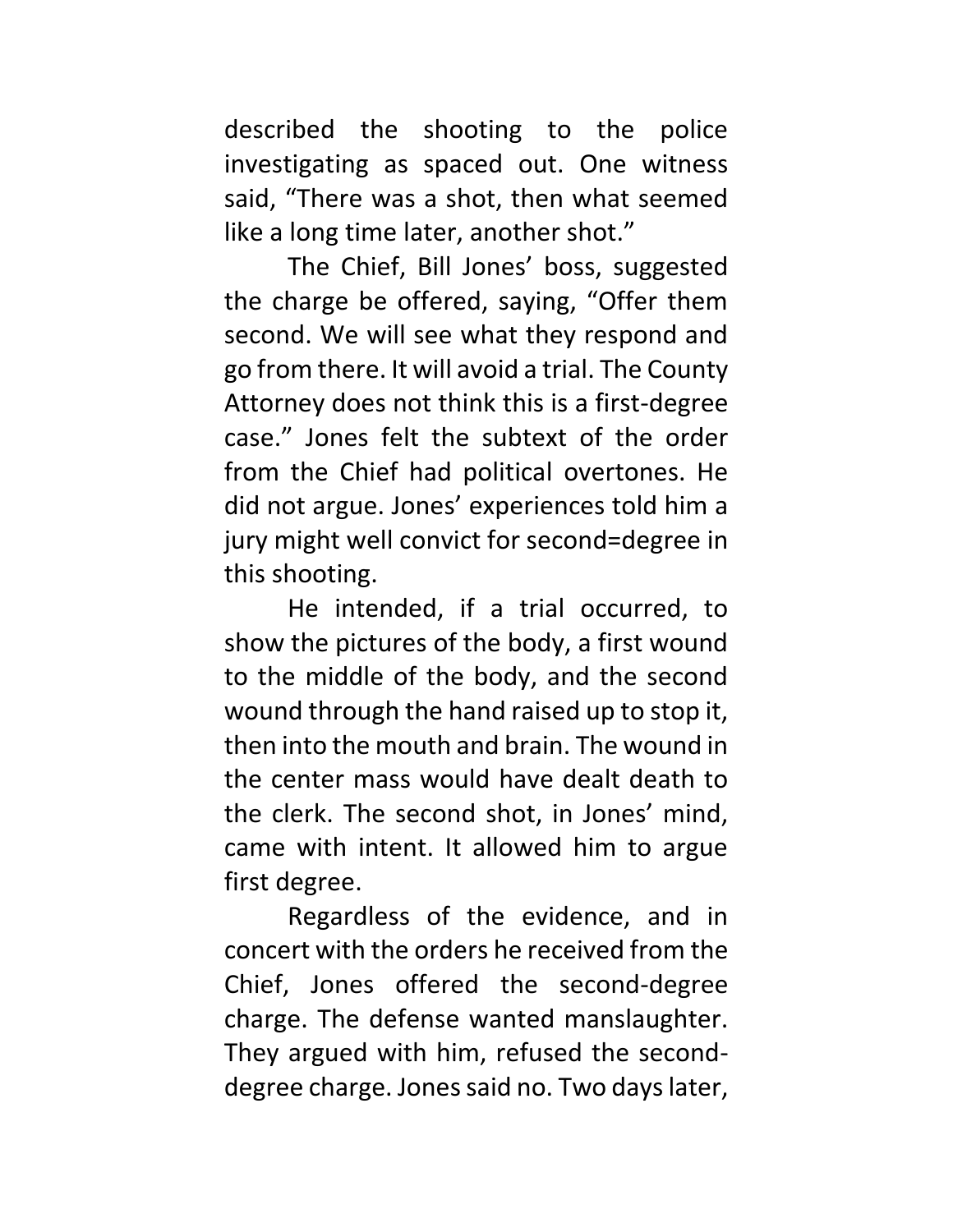the defense caved on the second-degree charge but wanted a sentencing hearing in which they could present so called "mitigating evidence." Jones refused and told them, "Get ready. We will go on the charge of first-degree murder and seek the death penalty."

 The next day the Chief came to Jones and said, "Give them the hearing. It is a second-degree case. The shooting was inadvertent."

 "You think so? What about the fact he loaded the gun with eight rounds? Does that strike you as the defendant being prepared to have a war? Do you think that might constitute premeditation? What about the second shot going through the hand put up to protect? What about the witness testimony he spaced the shots out?"

 While listening, the Chief put his head down, shook it when Jones finished, and said, "Just do it. I admire your preparation, Bill. You know how these things go. That is what the CA wants. The Public Defender called him about this case, and he talked to me. You know the deal. Shit rolls downhill every time."

 Jones agreed to the hearing. He did not like making the decision. It happened. The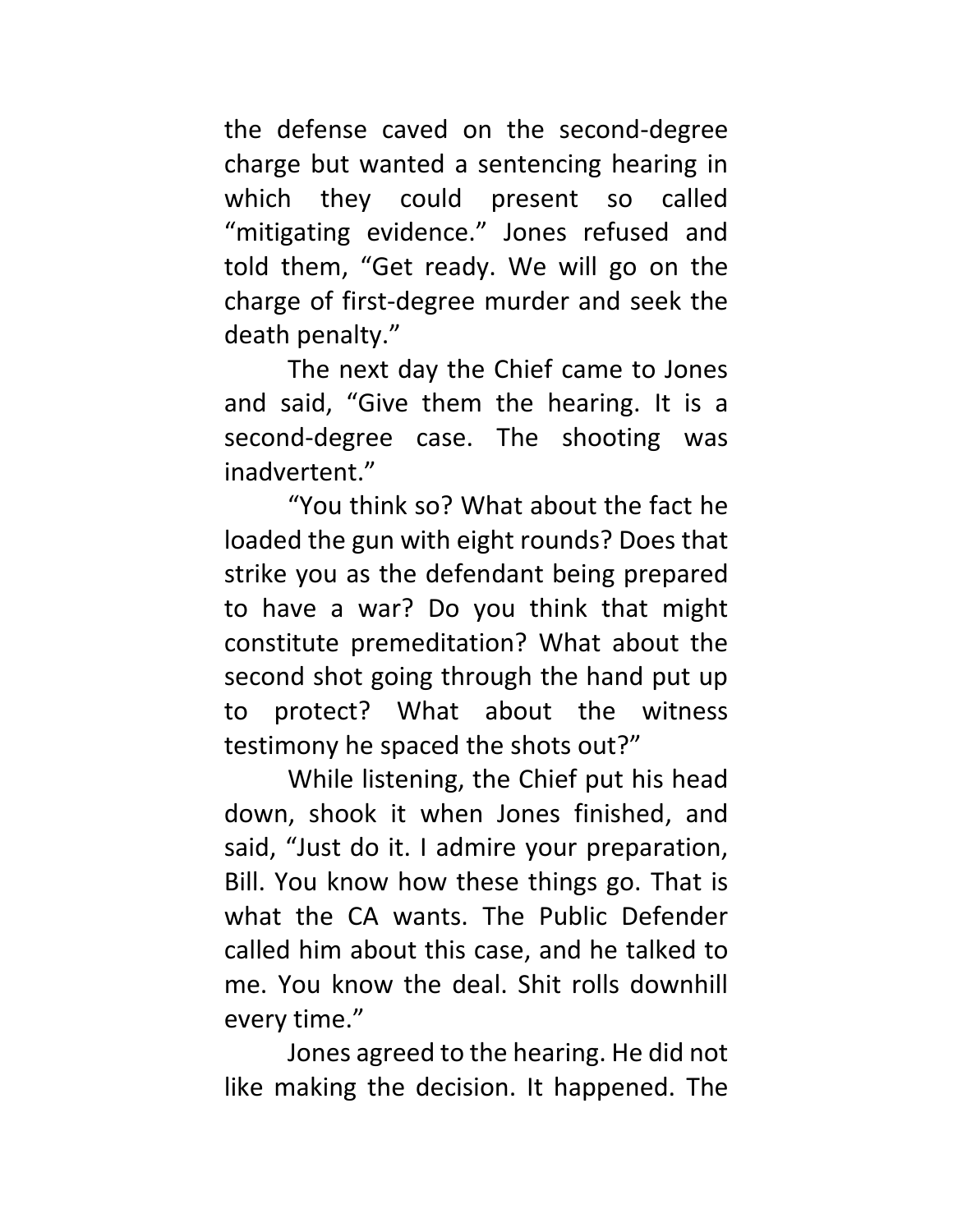sentencing hearing took two days to the point of his cross-examination of the psychologist hired by the defendant's lawyers to "mitigate" his sentence. Nothing which had gone before gave Jones pause about the sentence being long, except for the testimony of the psychologist.

 The psychologist testified in the hearing, before cross, that the defendant suffered from schizophrenia, with overtones of bi-polar disorder. He told the judge the someone molested the defendant as a child; that he suffered from bullying in school and responded to every slight of life with violence as a teen. The psych's portrayal of his client took the morning to say the defendant was a good man at heart, who happened to suffer from mental illness, and should receive the mitigated sentence.

 A pre-sentence report prepared by the County Probation office suggested fifteen to twenty years as a punishment. The psych testified the suggested sentence was harsh and disagreed with the findings of the probation officer who prepared the report. Now it was time for Jones to rise to the challenge of what would be the punishment.

 "All rise. The Superior Court of this County is now in session, the honorable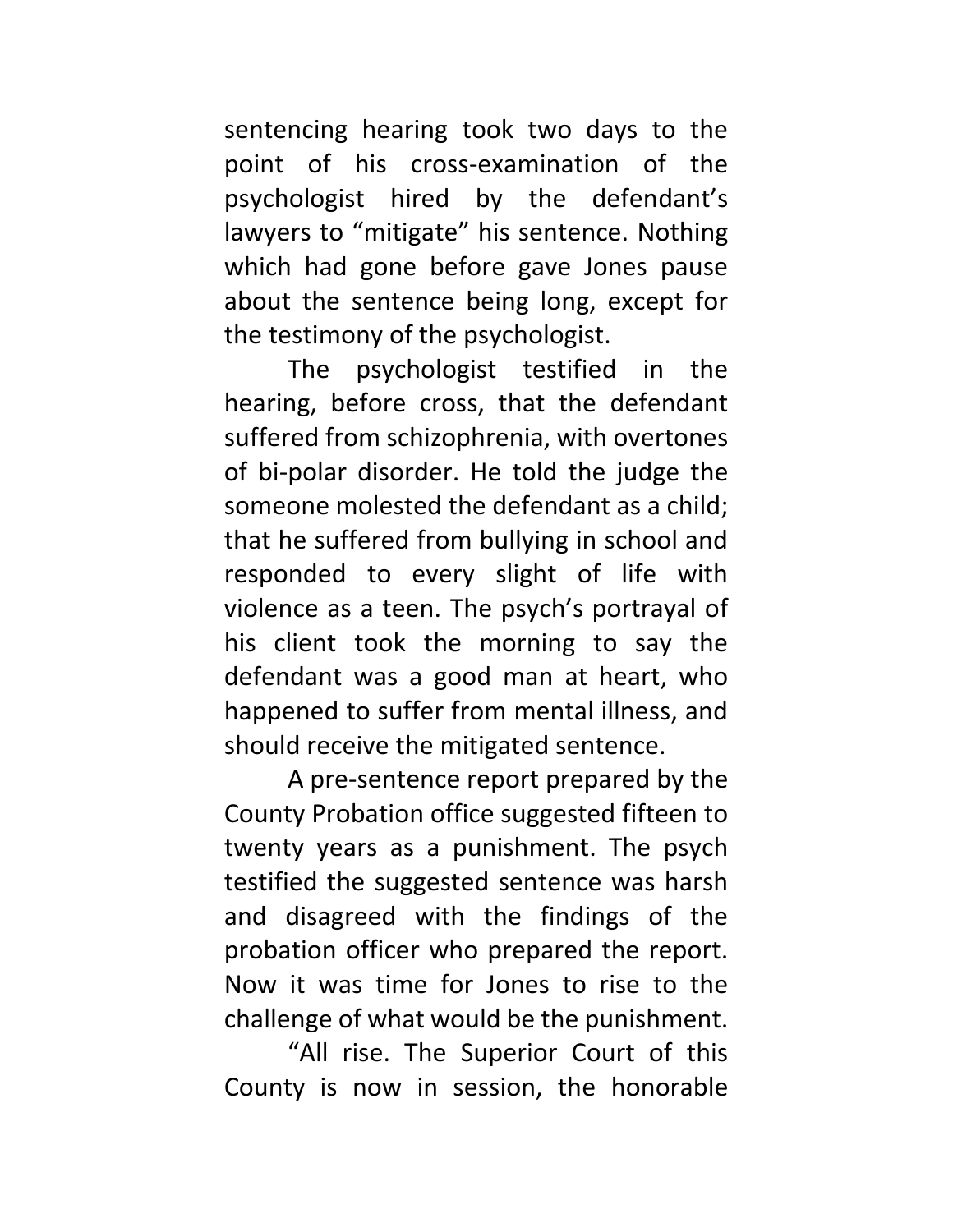James Jenkins presiding. Be seated." The Judge asked the prosecutor, "Are you ready to proceed Mr. Jones."

"Yes, your honor."

 The judge said to the witness, "Mr. Hart, you are still under oath. Proceed counsel."

 "My name is Bill Jones, Mr. Hart." The defense lawyer referred to Hart as doctor in the earlier testimony. Jones avoided the title doctor, using the surname. "Do you understand my position here, sir?"

"Yes, you are the prosecutor."

 "Does that make me your enemy, Mr. Hart?"

 "No sir. I am here as an expert witness, not an enemy of the state."

 "in this case your client is the defendant, true?

"Yes, but . . ."

 Jones interrupted, saying, "Thank you Mr. Hart. You answered my question."

 This short colloquy created a moment of drama when the defense lawyer jumped up and said, "Let him answer, your honor."

 The judge, tiring of the hearing already, said, "I am assuming that was an objection, albeit improperly stated. No, your objection is overruled. Proceed Mr. Jones."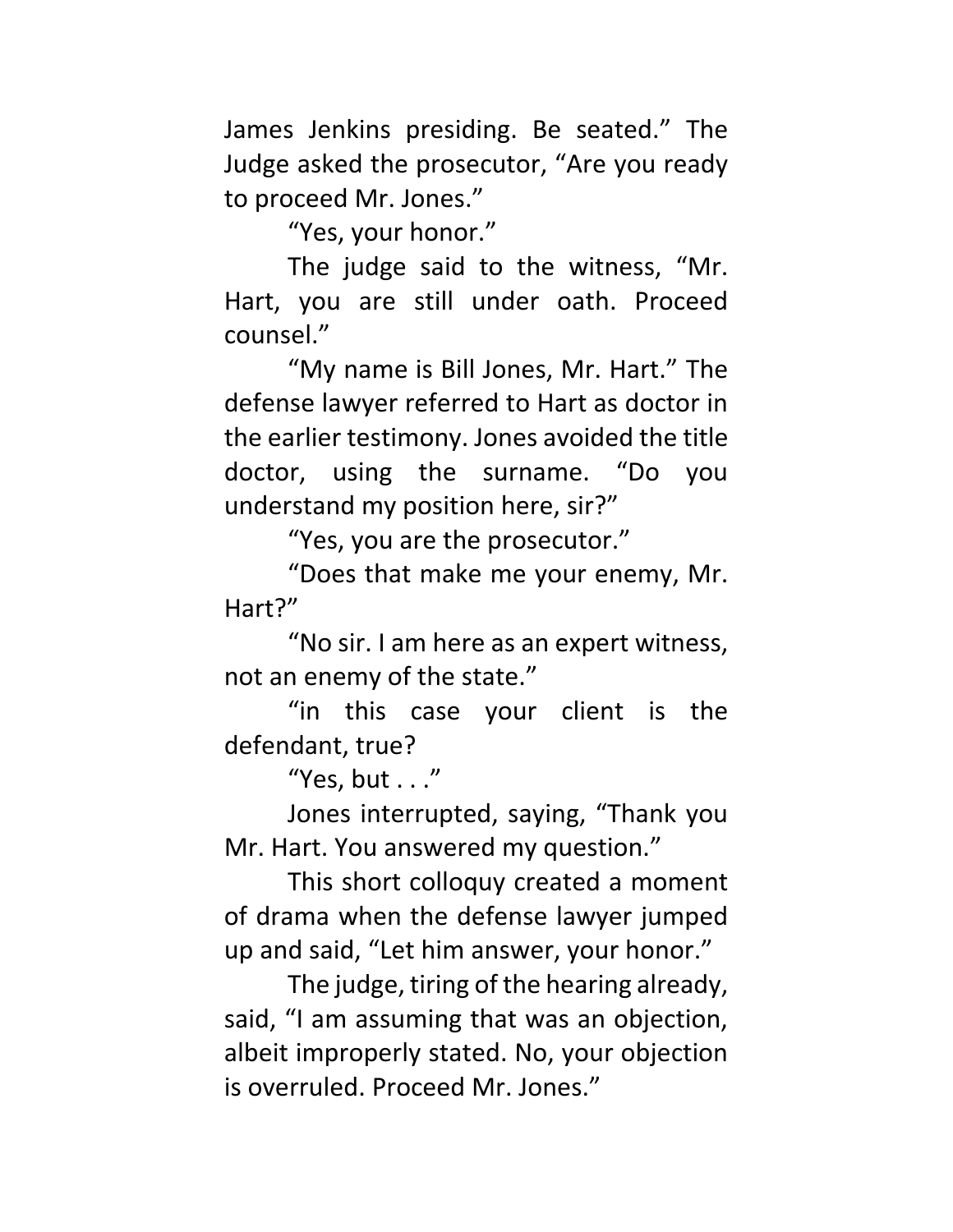"Let us be clear Mr. Hart. How many times have you testified as an expert witness in a case such as this?"

"Many. More than I can remember."

 "How many times have you ever testified as an expert witness for the prosecution in a case like this?"

 "Never." Both lawyers, standing, awaiting anything from the judge, saw a short-lived smile from him. Jones went on.

 "Thank you, Mr. Hart. As an expert witness you are being paid to render your opinion, true?"

"Yes, sir, but I resent . . ."

 Jones interrupted and said, "You answered my question."

 Once more a moment of drama occurred. The defense lawyer jumped up and yelled, "Why not let him speak, your honor."

"Is that an objection?"

"Yes, your honor."

 "No, overruled. He has answered. Proceed Mr. Jones."

 "Before I forget, you are not a medical doctor, are you sir?"

"No, sir, I am a Psychologist."

"What degree do you hold?"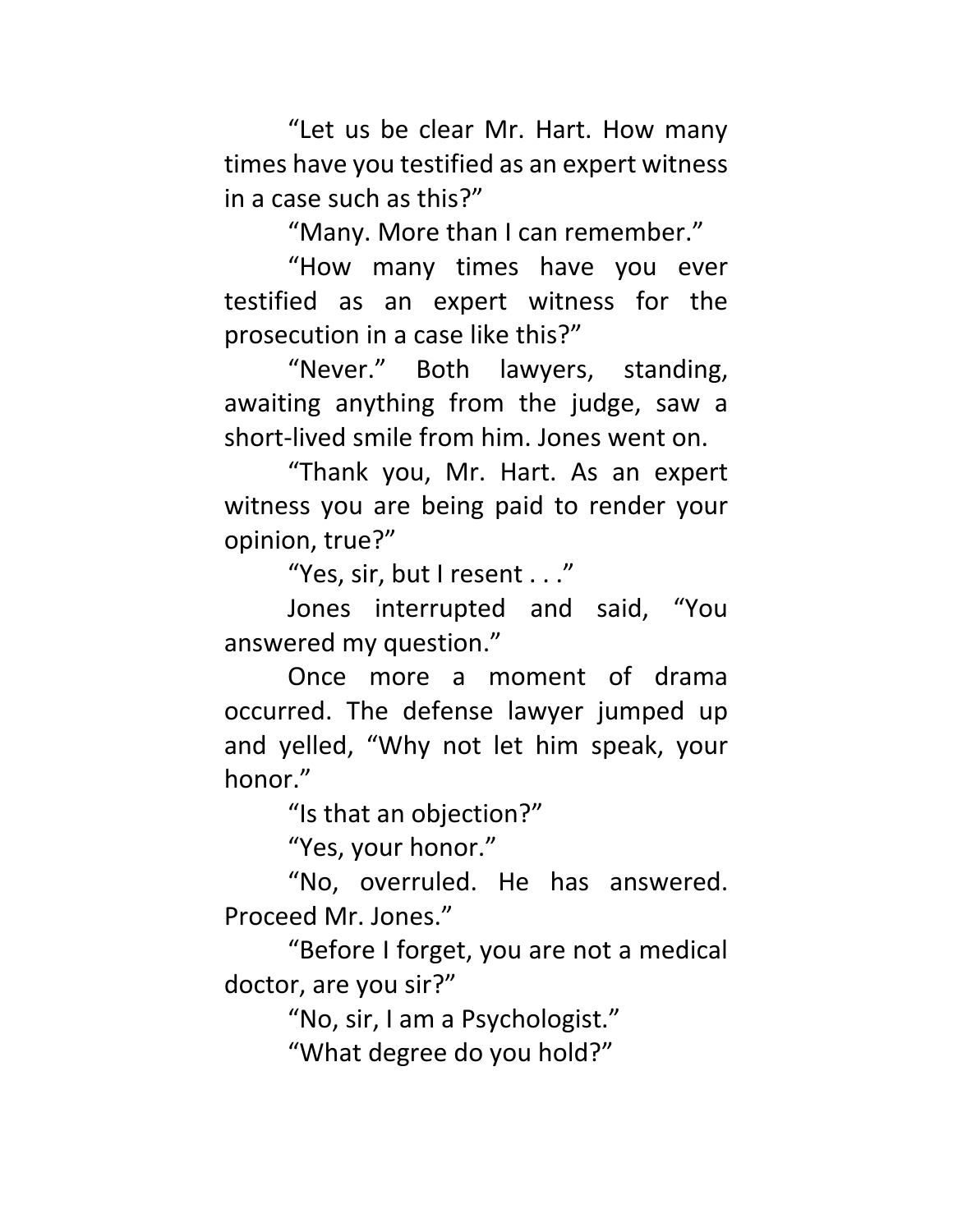"A Bachelor's degree with an emphasis in Psychology, and a master's degree in Psychology from Arizona State University."

 "How long have you been a practicing psychologist?"

"Ten years."

 "Now, Mr. Hart, let us get some of the mundane things out of the way. How many times did you visit with the defendant?"

"Once."

 "Where did the visit take place?" "In the jail."

 "How long did you visit with him?" "For an hour."

 "In that hour you arrived at a diagnosis of schizophrenia with bi-polar disorder. True?"

"Yes."

 "Tell the judge, Mr. Hart, why is it that many psychologists describe psychology as the most inexact of all sciences?"

 "I don't agree with that statement. It can be quite exact, in fact." The sarcasm and disdain of the witness' response showed. His pride in the profession he practiced came clear in an arrogant fashion. Hart attacked.

 "In concert with your visiting the defendant, did you use the DSM?" Jones knew the judge had encountered the DSM in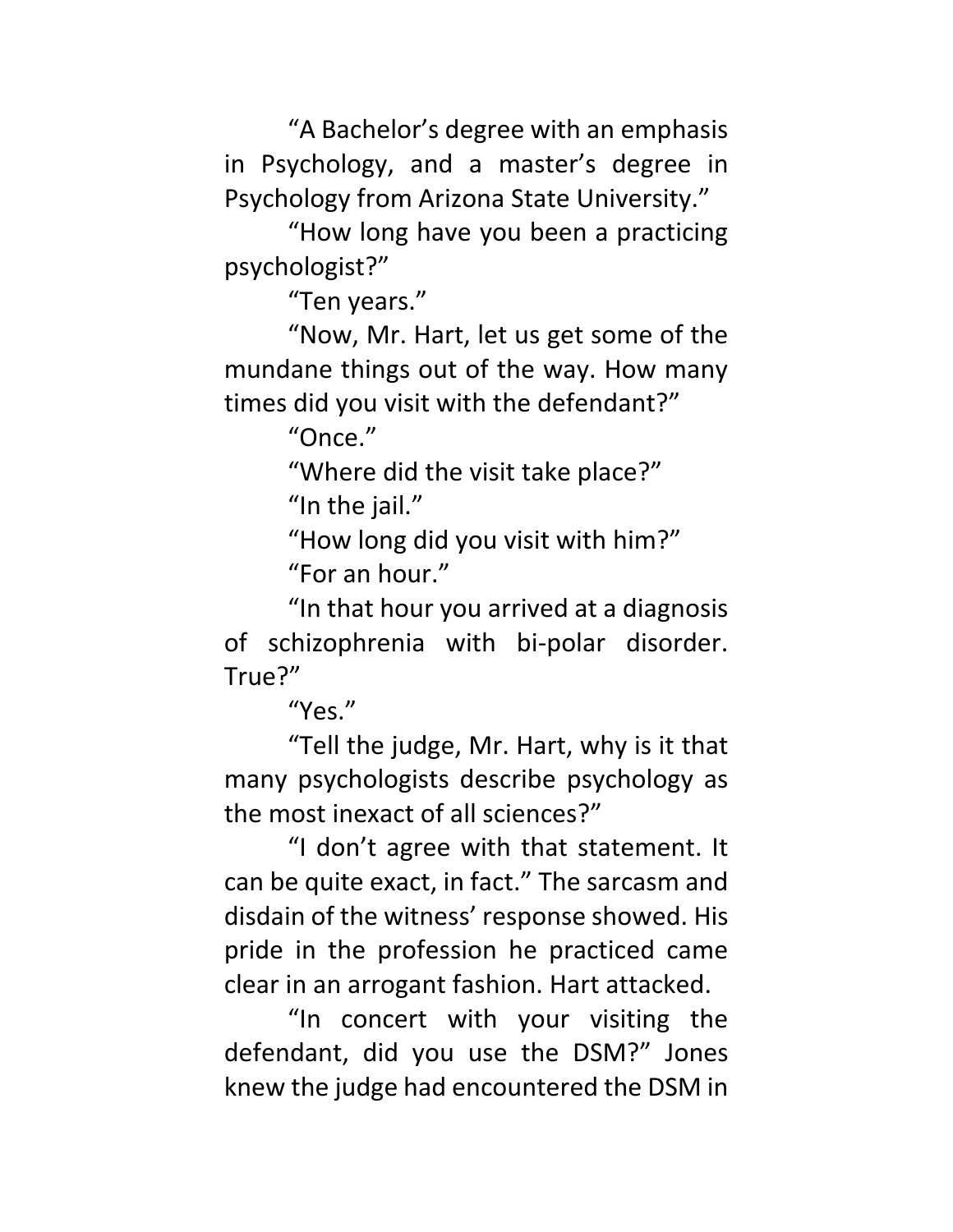other cases, thus he used the initials rather than Diagnostic and Statistical Manual.

Hart answered, "Yes. I did."

 "Mr. Hart are you aware that the DSM, whatever version you use, also states psychology is an inexact science?"

"Yes, but I disagree with the writers."

 "Mr. Hart, let me ask you this, do you consider yourself to be more capable, better educated, more experienced than the writers of the DSM?"

"No, of course not."

 "It is the recognized source of factors used for psychological diagnosis, that is true, is it not?"

"Yes."

 "Do you know what the writers of the DSM decided was the basis for the inexact nature of your science, sir?"

"Yes."

"Tell the judge what that is."

"Self-reporting."

 "From what sources did you receive the information you evaluated in order to label the defendant as a schizo and a bi-polar patient?"

"The defendant."

 "None besides the defendant?"  $''$ No."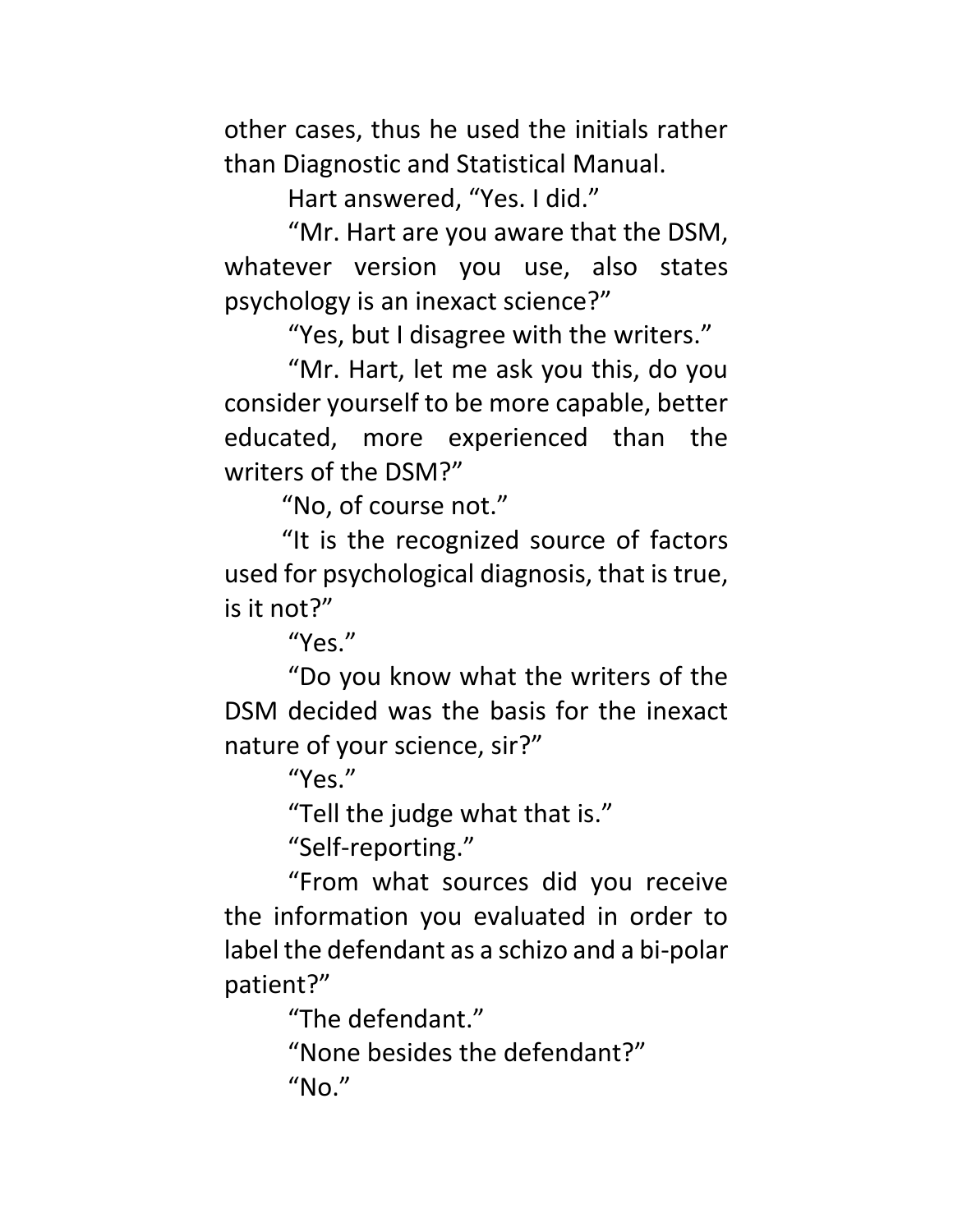The rapid-fire series of questions, and responses pleased Jones. Later the defense lawyer said to the court reporter, can you print a copy of Mr. Jones' cross exam of Hart for me. It is a fine example for my young attorneys to study."

 Jones, paused, allowing the court to take in the last minutes of questions and answers. He began anew, asking, "Mr. Hart your diagnosis does not preclude the notion that the defendant planned this entire scenario, including the crime, does it?"

 "If you are asking whether patients suffering from schizophrenia can make plans, the answer is yes they can. So can bipolar patients, but if they do so in manic phase the plan may be a little imperfect."

 "As I said, your diagnosis does not preclude this all being planned by the defendant. True?'

 "Yes, if you must have it your way, it is true."

 For Jones this came as a major concession on the part of the witness. The judge knew the defendant could plan the entire thing, including the hearing. Now Jones must give credence to that notion. He paused again, looking at notes, making a short comment to Susan, who he waved to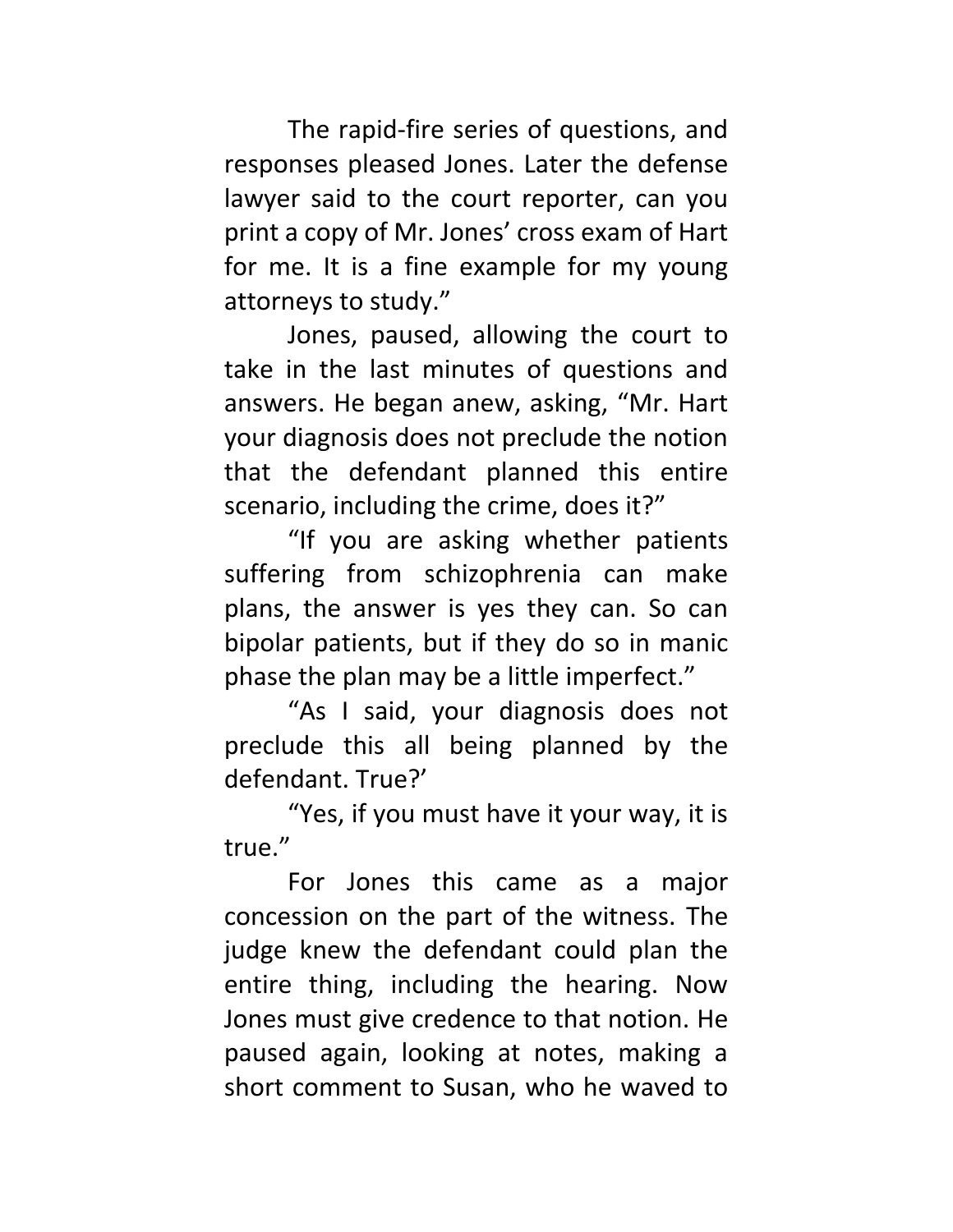the table to sit with him. "Time for small things."

 "One last set of questions, Mr. Hart. How would you evaluate the statement that big things come from many smaller things?"

"It can be true."

 "Or said another way, from smaller ideas come large notions."

"Yes, that also could be true."

 "I am showing you an exhibit to this case, Mr. Hart. It is a pistol. Do you recognize it?"

 "I have never seen this gun before. No, I do not recognize it."

 "If I tell you, it is the gun your client used to shoot the victim in this case you would not disagree, would you?"

 $"No."$ 

 "Good. Now the next envelope contains a magazine. Do you know what a magazine is Mr. Hart?"

"Yes, I am a gun owner myself."

 "Good, then I don't have to tell you the magazine is what holds the ammunition for the gun. In the same envelope as the magazine there are a number of cartridges, some fired and some not fired. Do you see them?"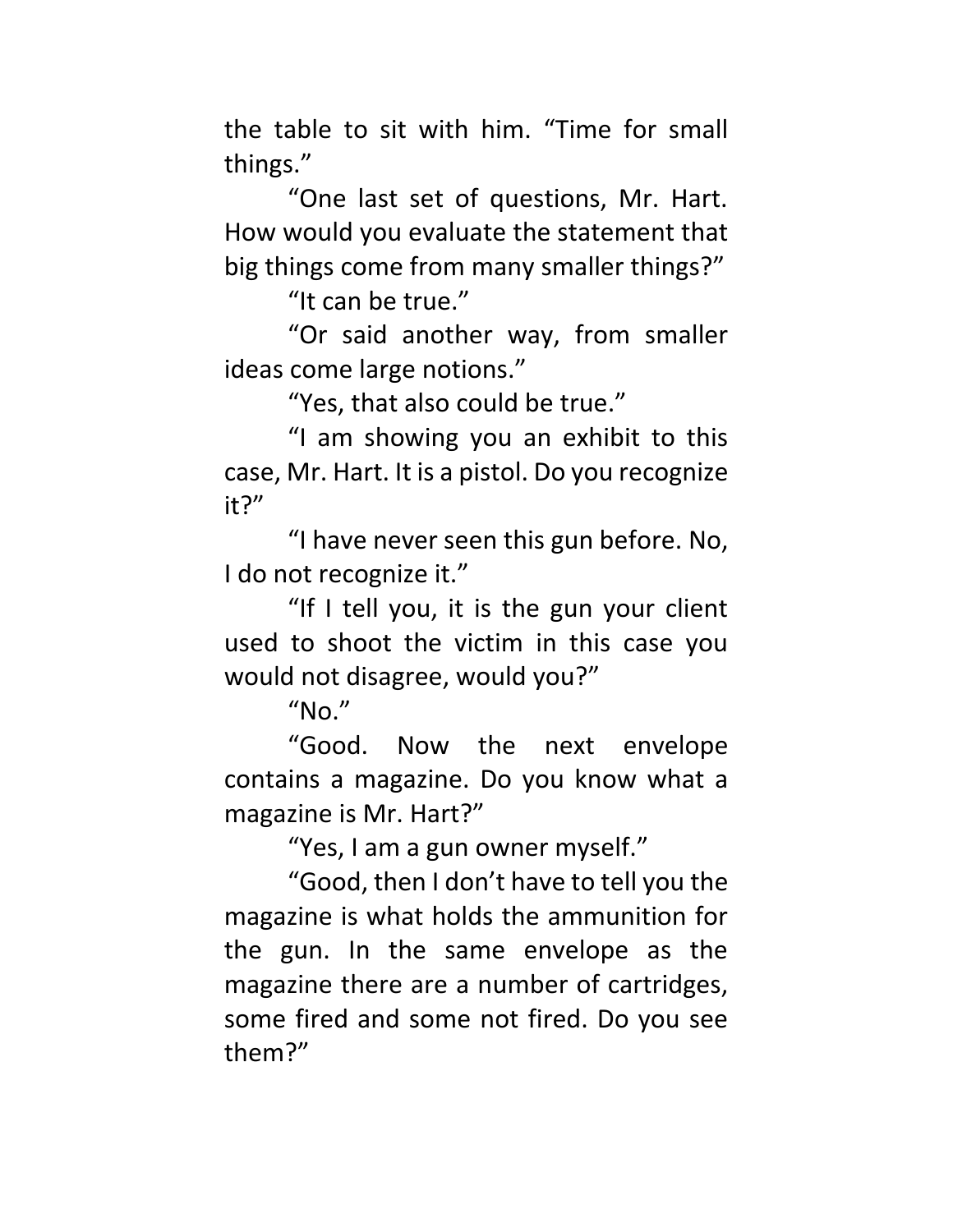"Yes. How many are in the envelope sir?"

"There are eight."

 "This pistol I have showed you is a .45 automatic. Do you know what the words full load mean, regarding a .45 automatic, Mr. Hart?"

"No, I guess not."

 "Based on the items I have showed you so far, Mr. Hart, can you guess?"

"My guess is eight bullets."

 "Yes, Mr. Hart, eight bullets. Seven in the magazine and one in the chamber."

"All right, but what is the point?"

 "If you were going to war, would you want a weapon with a full load, or a weapon with less than a full load, Mr. Hart?"

 Hart stared at Jones but did not respond. "No answer? Okay, Mr. Hart, let us take a look at this exhibit, and it is a picture. Have you seen this picture before?"

"Yes."

"Tell the judge about that please."

"I reviewed all the evidence."

"For what purpose?"

 "To determine, as best I could, what happened."

 "So, did you see the cartridge cases in this photo Mr. Hart?"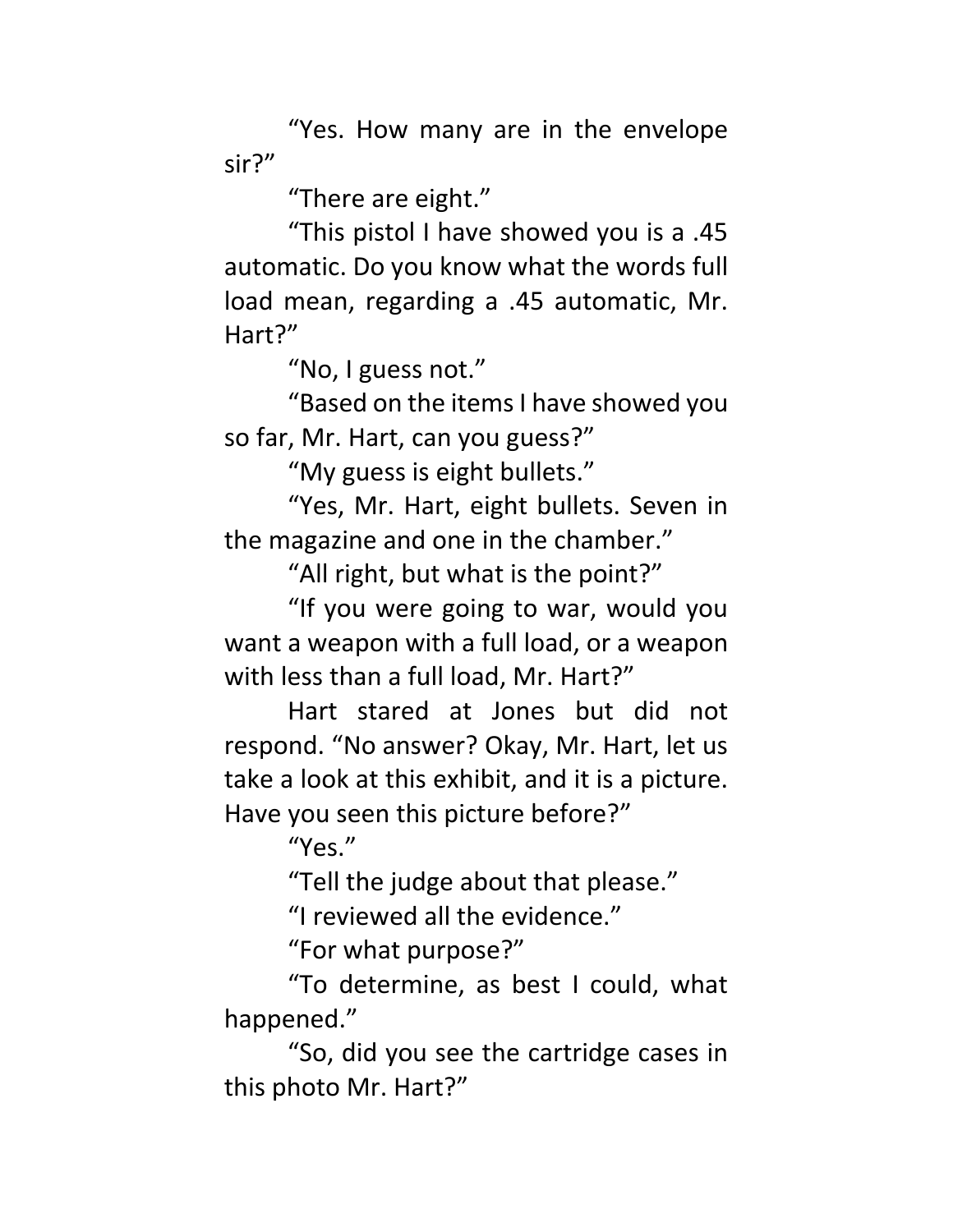$^{\prime\prime}$ No. $^{\prime\prime}$ 

 "Let me point them out for you." Jones showed Hart where to look. "Do you see them now?"

"Yes."

 "Mr. Hart one task the police officers perform at crime scenes is to pick up cartridges, check them for fingerprints, and store them away for a trial. If I tell you these two empty cartridge cases in this envelope came from the crime scene created by your client, after he shot the clerk, Mrs. Belt, you would not argue with that, would you, sir?"

 $''$ No."

 "Just so the judge understands what type of hallucinations does the defendant have? Olfactory, or Auditory, or both?"

"Both."

 "Did you see him having those types of hallucinations?"

 "By his reporting he was having an olfactory hallucination at the time I visited him."

 "So, Mr. Psychologist, what type of hallucination did the defendant suffer from when he shot Mrs. Belt twice, once through the heart, and once through the mouth?"

 "Objection, argumentative," yelled the defense lawyer.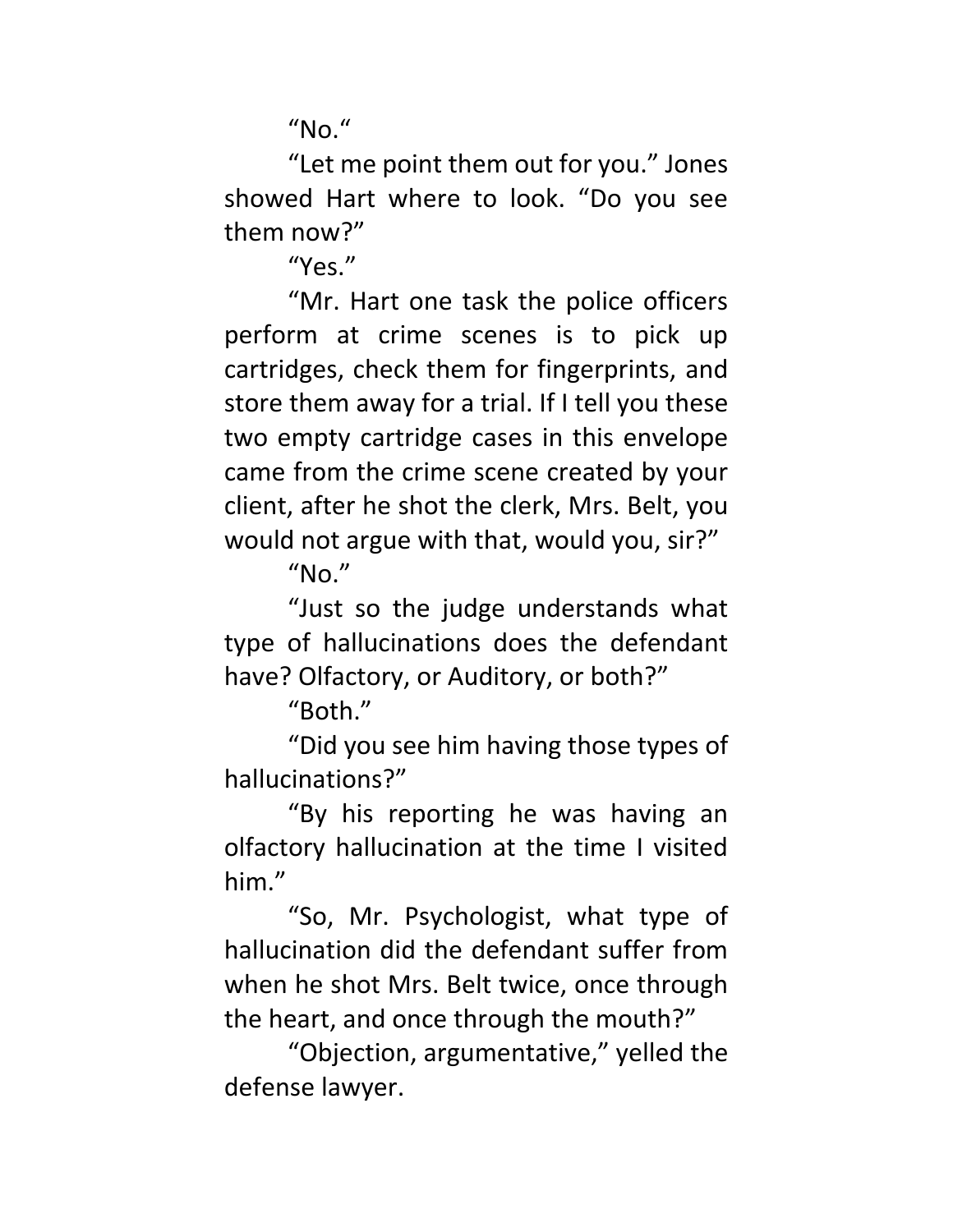The judge, smiling, without laughing out loud, responded, "Yes, it was, a little. Sustained."

 "Never mind sir, and your honor, I am done with this witness."

 The defense lawyer, a Public Defender's Office member, argued for a minimum sentence of eleven years. His argument included reference to the prosecutor never dealing with the molestation, which should mitigate the sentence. He went on for an hour before giving up the floor.

 Jones approached the podium and said, when invited by the judge to argue the sentence, "Your honor, you have heard all the positions taken by both the defense and the state. You also have the recommendation of the probation department in hand. I am satisfied that you have heard enough to know the defendant planned a robbery and if needed, a murder in this case. Enough said. I leave it to you."

 Again, the defendant argued, almost screaming about the prosecutor's statement, but doing nothing in his argument to deal with the small things notion the state planted in the judge's head.